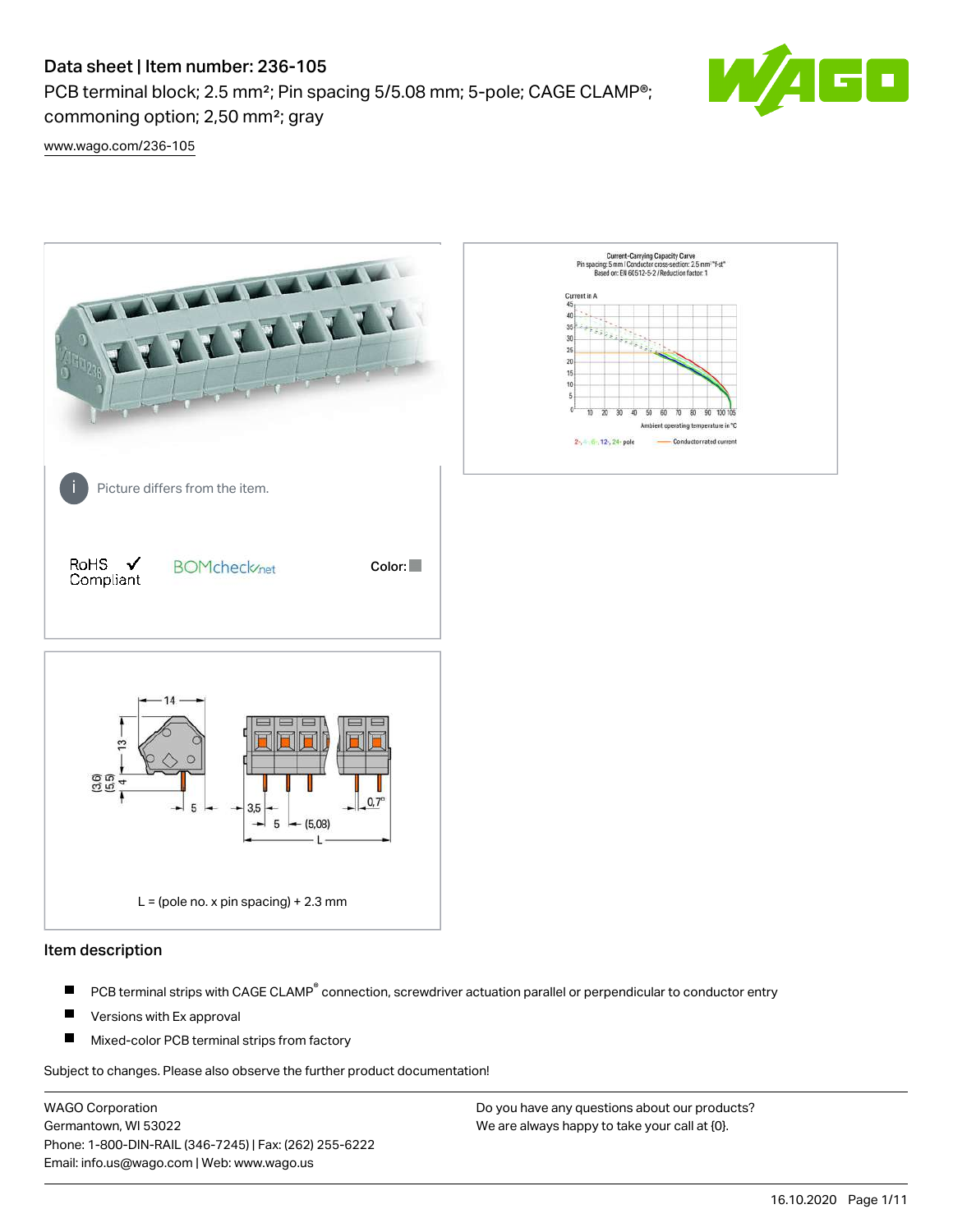

- $\blacksquare$ Operating tools for factory wiring
- $\blacksquare$ 45° conductor entry angle permits a wide range of applications and wiring options
- $\blacksquare$ Set to metric or inch pin spacing by compressing PCB terminal strips or pulling them apart

# Data

# Electrical data

## Ratings per IEC/EN 60664-1

| Ratings per                 | IEC/EN 60664-1                                                        |
|-----------------------------|-----------------------------------------------------------------------|
| Rated voltage (III / 3)     | 250 V                                                                 |
| Rated surge voltage (III/3) | 4 <sub>k</sub> V                                                      |
| Rated voltage (III/2)       | 320 V                                                                 |
| Rated surge voltage (III/2) | 4 <sub>k</sub> V                                                      |
| Nominal voltage (II/2)      | 630 V                                                                 |
| Rated surge voltage (II/2)  | 4 <sub>k</sub> V                                                      |
| Rated current               | 24 A                                                                  |
| Legend (ratings)            | $(III / 2)$ $\triangle$ Overvoltage category III / Pollution degree 2 |

## Ratings per UL 1059

| Approvals per                  | UL 1059 |
|--------------------------------|---------|
| Rated voltage UL (Use Group B) | 300 V   |
| Rated current UL (Use Group B) | 15 A    |
| Rated voltage UL (Use Group D) | 300 V   |
| Rated current UL (Use Group D) | 10 A    |

## Ratings per CSA

| Approvals per                   | CSA   |
|---------------------------------|-------|
| Rated voltage CSA (Use Group B) | 300 V |
| Rated current CSA (Use Group B) | 15 A  |
| Rated voltage CSA (Use Group D) | 300 V |
| Rated current CSA (Use Group D) | 10 A  |

# Connection data

| Connection technology | CAGE CLAMP <sup>®</sup>                 |
|-----------------------|-----------------------------------------|
| Actuation type        | Operating tool                          |
| Solid conductor       | $0.08$ 2.5 mm <sup>2</sup> / 28  12 AWG |

Subject to changes. Please also observe the further product documentation!

| <b>WAGO Corporation</b>                                | Do you have any questions about our products? |
|--------------------------------------------------------|-----------------------------------------------|
| Germantown, WI 53022                                   | We are always happy to take your call at {0}. |
| Phone: 1-800-DIN-RAIL (346-7245)   Fax: (262) 255-6222 |                                               |
| Email: info.us@wago.com   Web: www.wago.us             |                                               |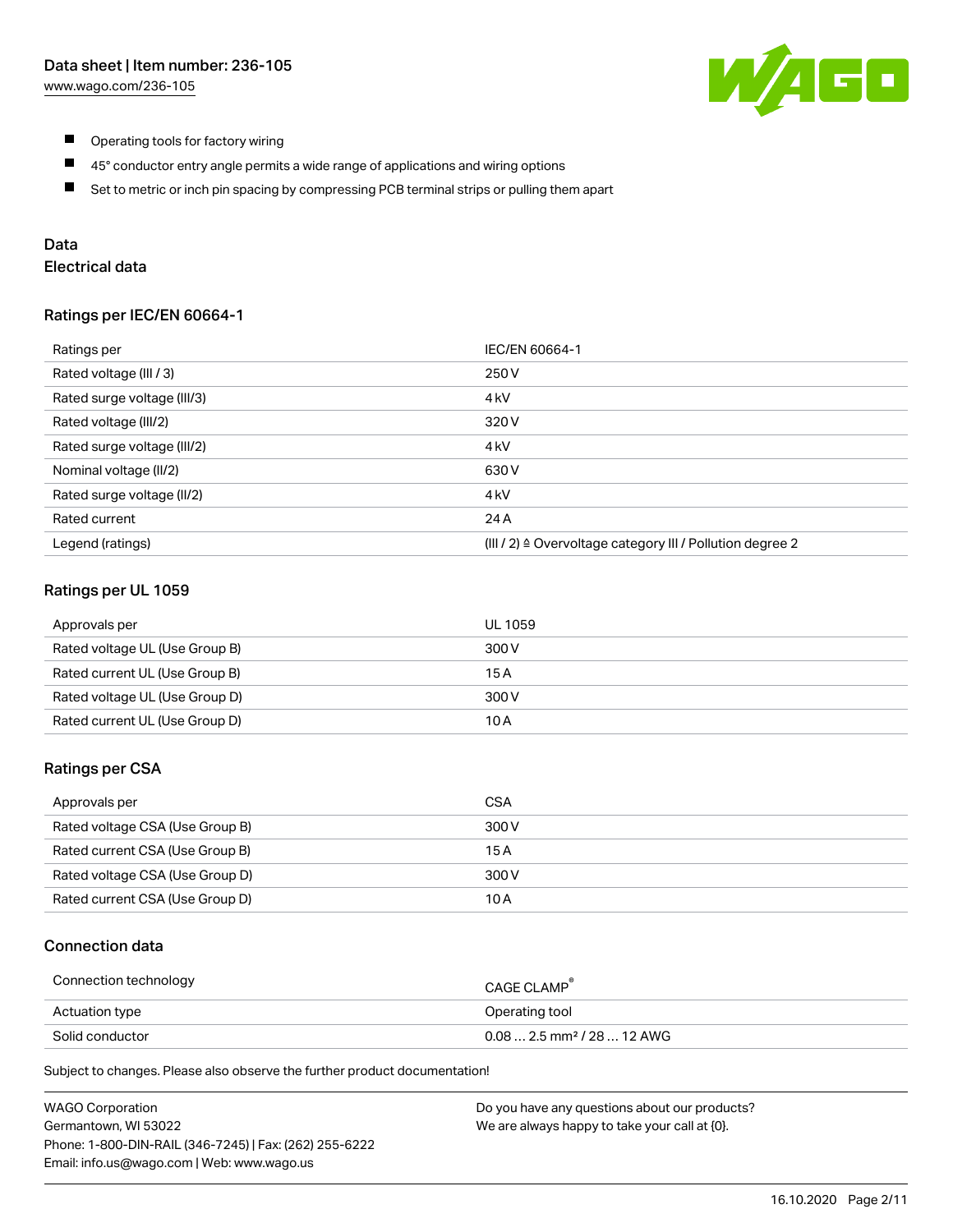[www.wago.com/236-105](http://www.wago.com/236-105)



| Fine-stranded conductor                           | $0.08$ 2.5 mm <sup>2</sup> / 28  12 AWG |
|---------------------------------------------------|-----------------------------------------|
| Fine-stranded conductor; with insulated ferrule   | $0.251.5$ mm <sup>2</sup>               |
| Fine-stranded conductor; with uninsulated ferrule | $0.251.5$ mm <sup>2</sup>               |
| Strip length                                      | $56$ mm / 0.2  0.24 inch                |
| Conductor connection direction to PCB             | 45°                                     |
| Pole No.                                          | 5                                       |
| Total number of connection points                 | 5                                       |
| Total number of potentials                        | 5                                       |
| Number of connection types                        |                                         |
| Number of levels                                  |                                         |
| Note (conductor cross-section)                    | 12 AWG: THHN, THWN                      |

# Physical data

| Pin spacing                          | 5/5.08 mm / 0.197/0.2 inch |  |  |
|--------------------------------------|----------------------------|--|--|
| Width                                | 27.3 mm / 1.075 inch       |  |  |
| Height                               | 17 mm / 0.669 inch         |  |  |
| Height from the surface              | 13 mm / 0.512 inch         |  |  |
| Depth                                | 14 mm / 0.551 inch         |  |  |
| Solder pin length                    | 4 mm                       |  |  |
| Solder pin dimensions                | $0.7 \times 0.7$ mm        |  |  |
| Drilled hole diameter with tolerance | $1.1$ <sup>(+0.1)</sup> mm |  |  |

# PCB contact

| PCB contact                         | THT                                      |
|-------------------------------------|------------------------------------------|
| Solder pin arrangement              | over the entire terminal strip (in-line) |
| Number of solder pins per potential |                                          |

# Material Data

| Color                       | gray                                   |
|-----------------------------|----------------------------------------|
| Material group              |                                        |
| Insulation material         | Polyamide (PA66)                       |
| Flammability class per UL94 | V <sub>0</sub>                         |
| Clamping spring material    | Chrome nickel spring steel (CrNi)      |
| Contact material            | Electrolytic copper $(E_{\text{CII}})$ |
| Contact plating             | tin-plated                             |
| Fire load                   | 0.064 MJ                               |

Subject to changes. Please also observe the further product documentation!

| <b>WAGO Corporation</b>                                | Do you have any questions about our products? |
|--------------------------------------------------------|-----------------------------------------------|
| Germantown, WI 53022                                   | We are always happy to take your call at {0}. |
| Phone: 1-800-DIN-RAIL (346-7245)   Fax: (262) 255-6222 |                                               |
| Email: info.us@wago.com   Web: www.wago.us             |                                               |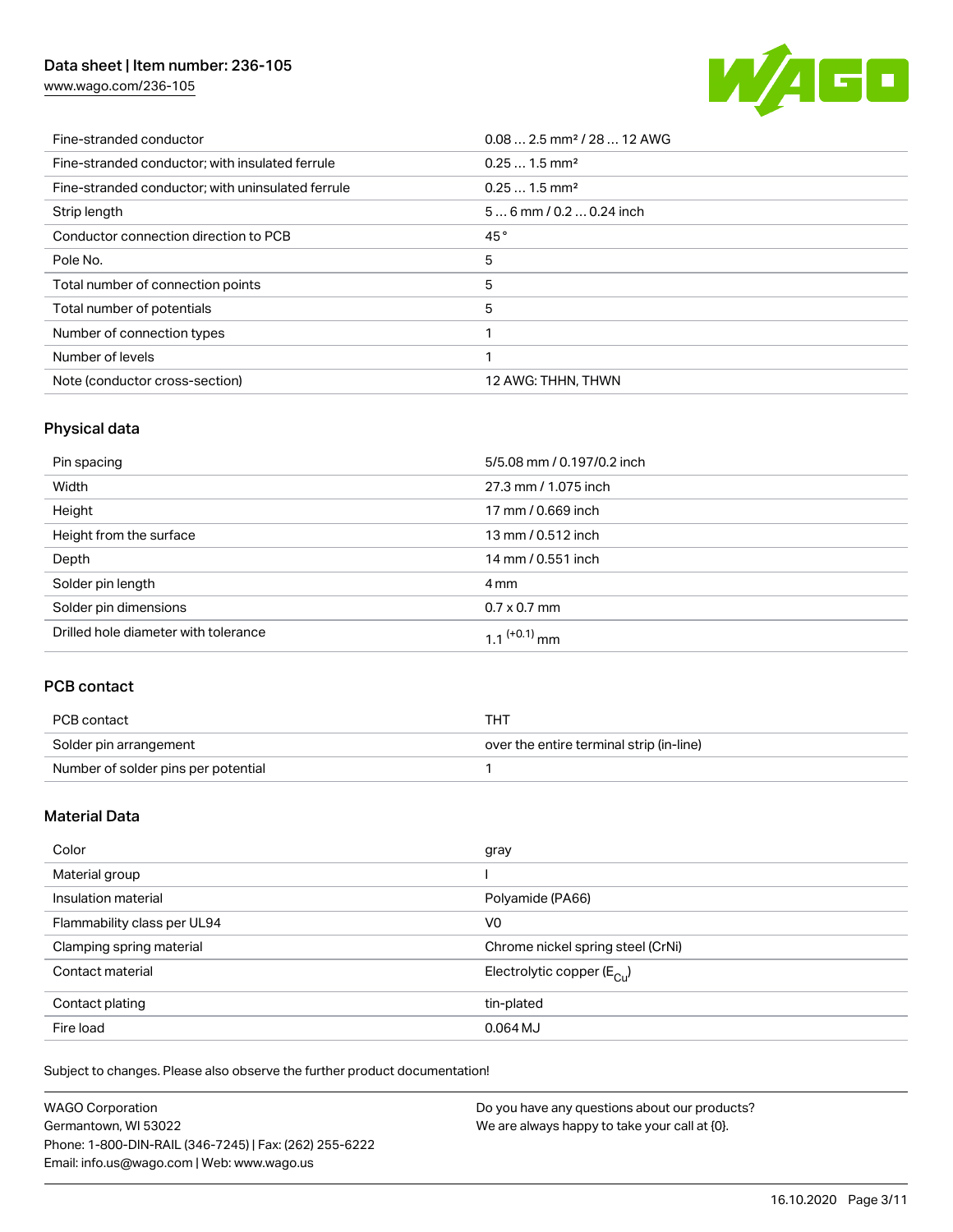[www.wago.com/236-105](http://www.wago.com/236-105)



| Weight                            | 4.4 g        |  |
|-----------------------------------|--------------|--|
| <b>Environmental Requirements</b> |              |  |
| Limit temperature range           | $-60+105 °C$ |  |
| Commercial data                   |              |  |

|  |  | Commercial data |
|--|--|-----------------|
|  |  |                 |

| Product Group         | 4 (Printed Circuit) |
|-----------------------|---------------------|
| Packaging type        | <b>BOX</b>          |
| Country of origin     | <b>CH</b>           |
| <b>GTIN</b>           | 4044918766173       |
| Customs tariff number | 85369010000         |

# Approvals / Certificates

#### Country specific Approvals

|      |                                        |                                 | Certificate |
|------|----------------------------------------|---------------------------------|-------------|
| Logo | Approval                               | <b>Additional Approval Text</b> | name        |
| ЖÑ   | <b>CSA</b><br>DEKRA Certification B.V. | C <sub>22.2</sub> No. 158       | 1673957     |

#### Ship Approvals

| Logo                     | Approval                  | <b>Additional Approval Text</b> | Certificate<br>name |
|--------------------------|---------------------------|---------------------------------|---------------------|
| 國                        | BV<br>Bureau Veritas S.A. | IEC 60998                       | 11915/D0<br>BV      |
| <b>BUREAU</b><br>VERITAS |                           |                                 |                     |

# **Counterpart**

# Compatible products

## Marking accessories

Item no.: 210-332/500-202

Subject to changes. Please also observe the further product documentation!

WAGO Corporation Germantown, WI 53022 Phone: 1-800-DIN-RAIL (346-7245) | Fax: (262) 255-6222 Email: info.us@wago.com | Web: www.wago.us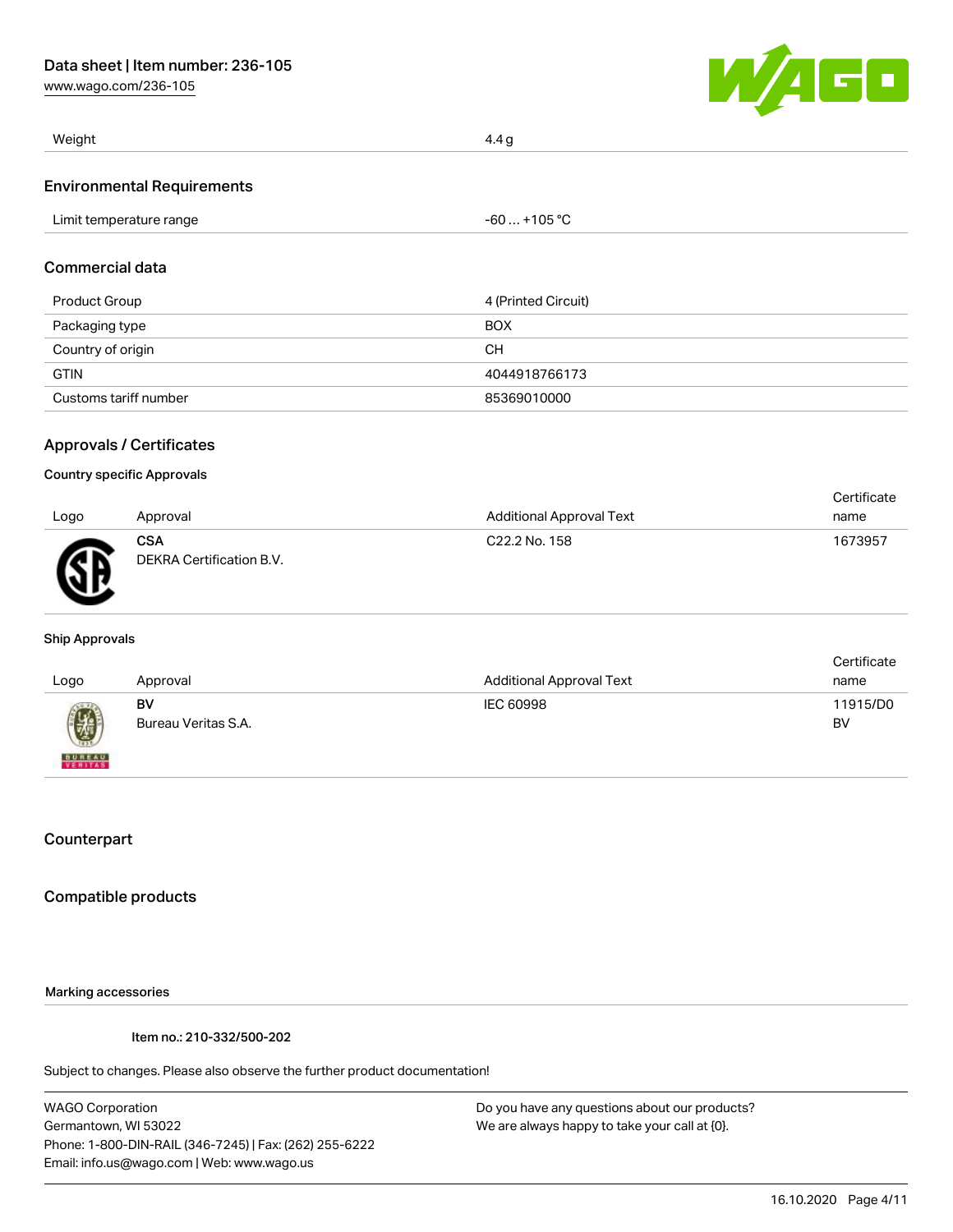

|         | Marking strips; as a DIN A4 sheet; MARKED; 1-16 (160x); Height of marker strip: 3 mm; Strip length 182<br>mm; Horizontal marking; Self-adhesive; white                               | www.wago.com/210-332<br>/500-202 |
|---------|--------------------------------------------------------------------------------------------------------------------------------------------------------------------------------------|----------------------------------|
|         | Item no.: 210-332/500-204<br>Marking strips; as a DIN A4 sheet; MARKED; 17-32 (160x); Height of marker strip: 3 mm; Strip length<br>182 mm; Horizontal marking; Self-adhesive; white | www.wago.com/210-332<br>/500-204 |
|         | Item no.: 210-332/500-205<br>Marking strips; as a DIN A4 sheet; MARKED; 1-32 (80x); Height of marker strip: 3 mm; Strip length 182<br>mm; Horizontal marking; Self-adhesive; white   | www.wago.com/210-332<br>/500-205 |
|         | Item no.: 210-332/500-206<br>Marking strips; as a DIN A4 sheet; MARKED; 33-48 (160x); Height of marker strip: 3 mm; Strip length<br>182 mm; Horizontal marking; Self-adhesive; white | www.wago.com/210-332<br>/500-206 |
|         | Item no.: 210-332/508-202<br>Marking strips; as a DIN A4 sheet; MARKED; 1-16 (160x); Height of marker strip: 3 mm; Strip length 182<br>mm; Horizontal marking; Self-adhesive; white  | www.wago.com/210-332<br>/508-202 |
|         | Item no.: 210-332/508-204<br>Marking strips; as a DIN A4 sheet; MARKED; 17-32 (160x); Height of marker strip: 3 mm; Strip length<br>182 mm; Horizontal marking; Self-adhesive; white | www.wago.com/210-332<br>/508-204 |
|         | Item no.: 210-332/508-205<br>Marking strips; as a DIN A4 sheet; MARKED; 1-32 (80x); Height of marker strip: 3 mm; Strip length 182<br>mm; Horizontal marking; Self-adhesive; white   | www.wago.com/210-332<br>/508-205 |
|         | Item no.: 210-332/508-206<br>Marking strips; as a DIN A4 sheet; MARKED; 33-48 (160x); Height of marker strip: 3 mm; Strip length<br>182 mm; Horizontal marking; Self-adhesive; white | www.wago.com/210-332<br>/508-206 |
| ferrule |                                                                                                                                                                                      |                                  |
|         | Item no.: 216-101<br>Ferrule; Sleeve for 0.5 mm <sup>2</sup> / AWG 22; uninsulated; electro-tin plated; silver-colored                                                               | www.wago.com/216-101             |
|         | Item no.: 216-102<br>Ferrule; Sleeve for 0.75 mm <sup>2</sup> / AWG 20; uninsulated; electro-tin plated; silver-colored                                                              | www.wago.com/216-102             |
|         | Item no.: 216-103<br>Ferrule; Sleeve for 1 mm <sup>2</sup> / AWG 18; uninsulated; electro-tin plated                                                                                 | www.wago.com/216-103             |
|         | Item no.: 216-104<br>Ferrule; Sleeve for 1.5 mm <sup>2</sup> / AWG 16; uninsulated; electro-tin plated; silver-colored                                                               | www.wago.com/216-104             |
|         | Item no.: 216-121<br>Ferrule; Sleeve for 0.5 mm <sup>2</sup> / AWG 22; uninsulated; electro-tin plated; silver-colored                                                               | www.wago.com/216-121             |
|         | Item no.: 216-122<br>Ferrule; Sleeve for 0.75 mm <sup>2</sup> / AWG 20; uninsulated; electro-tin plated; silver-colored                                                              | www.wago.com/216-122             |
|         | Item no.: 216-123<br>Ferrule; Sleeve for 1 mm <sup>2</sup> / AWG 18; uninsulated; electro-tin plated; silver-colored                                                                 | www.wago.com/216-123             |
|         | Subject to changes. Please also observe the further product documentation!                                                                                                           |                                  |

WAGO Corporation Germantown, WI 53022 Phone: 1-800-DIN-RAIL (346-7245) | Fax: (262) 255-6222 Email: info.us@wago.com | Web: www.wago.us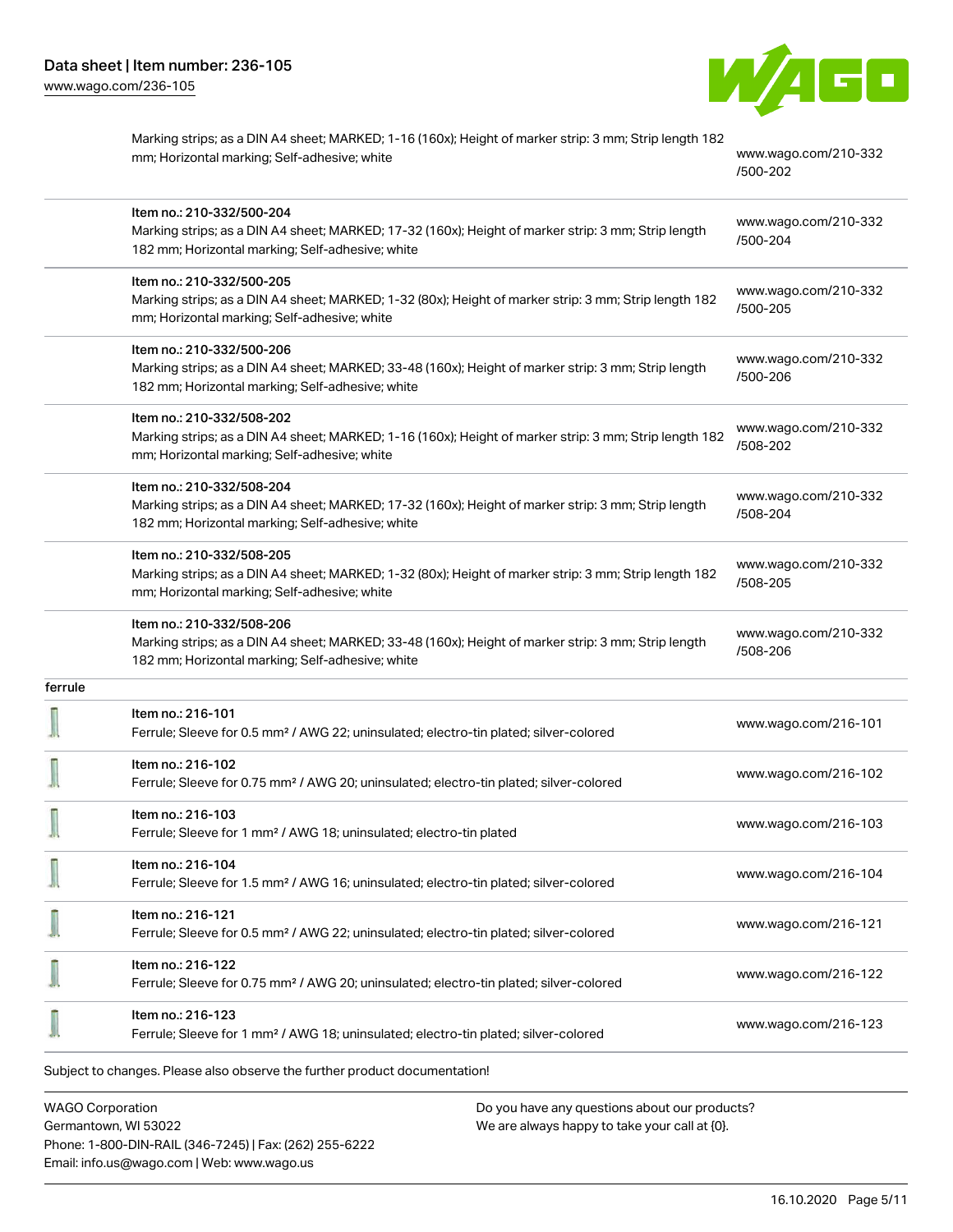[www.wago.com/236-105](http://www.wago.com/236-105)



| Item no.: 216-124                                                                                                                                                            |                      |
|------------------------------------------------------------------------------------------------------------------------------------------------------------------------------|----------------------|
| Ferrule; Sleeve for 1.5 mm <sup>2</sup> / AWG 16; uninsulated; electro-tin plated                                                                                            | www.wago.com/216-124 |
| Item no.: 216-131                                                                                                                                                            | www.wago.com/216-131 |
| Ferrule; Sleeve for 0.25 mm <sup>2</sup> / AWG 24; uninsulated; electro-tin plated; silver-colored                                                                           |                      |
| Item no.: 216-132                                                                                                                                                            | www.wago.com/216-132 |
| Ferrule; Sleeve for 0.34 mm <sup>2</sup> / AWG 24; uninsulated; electro-tin plated                                                                                           |                      |
| Item no.: 216-141                                                                                                                                                            |                      |
| Ferrule; Sleeve for 0.5 mm <sup>2</sup> / 20 AWG; uninsulated; electro-tin plated; electrolytic copper; gastight<br>crimped; acc. to DIN 46228, Part 1/08.92                 | www.wago.com/216-141 |
| Item no.: 216-142                                                                                                                                                            |                      |
| Ferrule; Sleeve for 0.75 mm <sup>2</sup> / 18 AWG; uninsulated; electro-tin plated; electrolytic copper; gastight<br>crimped; acc. to DIN 46228, Part 1/08.92                | www.wago.com/216-142 |
| Item no.: 216-143                                                                                                                                                            |                      |
| Ferrule; Sleeve for 1 mm <sup>2</sup> / AWG 18; uninsulated; electro-tin plated; electrolytic copper; gastight<br>crimped; acc. to DIN 46228, Part 1/08.92                   | www.wago.com/216-143 |
| Item no.: 216-144                                                                                                                                                            |                      |
| Ferrule; Sleeve for 1.5 mm <sup>2</sup> / AWG 16; uninsulated; electro-tin plated; electrolytic copper; gastight<br>crimped; acc. to DIN 46228, Part 1/08.92; silver-colored | www.wago.com/216-144 |
| Item no.: 216-151                                                                                                                                                            |                      |
| Ferrule; Sleeve for 0.25 mm <sup>2</sup> / AWG 24; uninsulated; electro-tin plated                                                                                           | www.wago.com/216-151 |
| Item no.: 216-152                                                                                                                                                            | www.wago.com/216-152 |
| Ferrule; Sleeve for 0.34 mm <sup>2</sup> / AWG 24; uninsulated; electro-tin plated                                                                                           |                      |
| Item no.: 216-201                                                                                                                                                            |                      |
| Ferrule; Sleeve for 0.5 mm <sup>2</sup> / 20 AWG; insulated; electro-tin plated; white                                                                                       | www.wago.com/216-201 |
| Item no.: 216-202                                                                                                                                                            |                      |
| Ferrule; Sleeve for 0.75 mm <sup>2</sup> / 18 AWG; insulated; electro-tin plated; gray                                                                                       | www.wago.com/216-202 |
| Item no.: 216-203                                                                                                                                                            | www.wago.com/216-203 |
| Ferrule; Sleeve for 1 mm <sup>2</sup> / AWG 18; insulated; electro-tin plated; red                                                                                           |                      |
| Item no.: 216-204                                                                                                                                                            | www.wago.com/216-204 |
| Ferrule; Sleeve for 1.5 mm <sup>2</sup> / AWG 16; insulated; electro-tin plated; black                                                                                       |                      |
| Item no.: 216-221                                                                                                                                                            | www.wago.com/216-221 |
| Ferrule; Sleeve for 0.5 mm <sup>2</sup> / 20 AWG; insulated; electro-tin plated; white                                                                                       |                      |
| Item no.: 216-222                                                                                                                                                            | www.wago.com/216-222 |
| Ferrule; Sleeve for 0.75 mm <sup>2</sup> / 18 AWG; insulated; electro-tin plated; gray                                                                                       |                      |
| Item no.: 216-223                                                                                                                                                            | www.wago.com/216-223 |
| Ferrule; Sleeve for 1 mm <sup>2</sup> / AWG 18; insulated; electro-tin plated; red                                                                                           |                      |
| Item no.: 216-224                                                                                                                                                            |                      |
| Ferrule; Sleeve for 1.5 mm <sup>2</sup> / AWG 16; insulated; electro-tin plated; black                                                                                       | www.wago.com/216-224 |
|                                                                                                                                                                              |                      |

Item no.: 216-241

Subject to changes. Please also observe the further product documentation!

WAGO Corporation Germantown, WI 53022 Phone: 1-800-DIN-RAIL (346-7245) | Fax: (262) 255-6222 Email: info.us@wago.com | Web: www.wago.us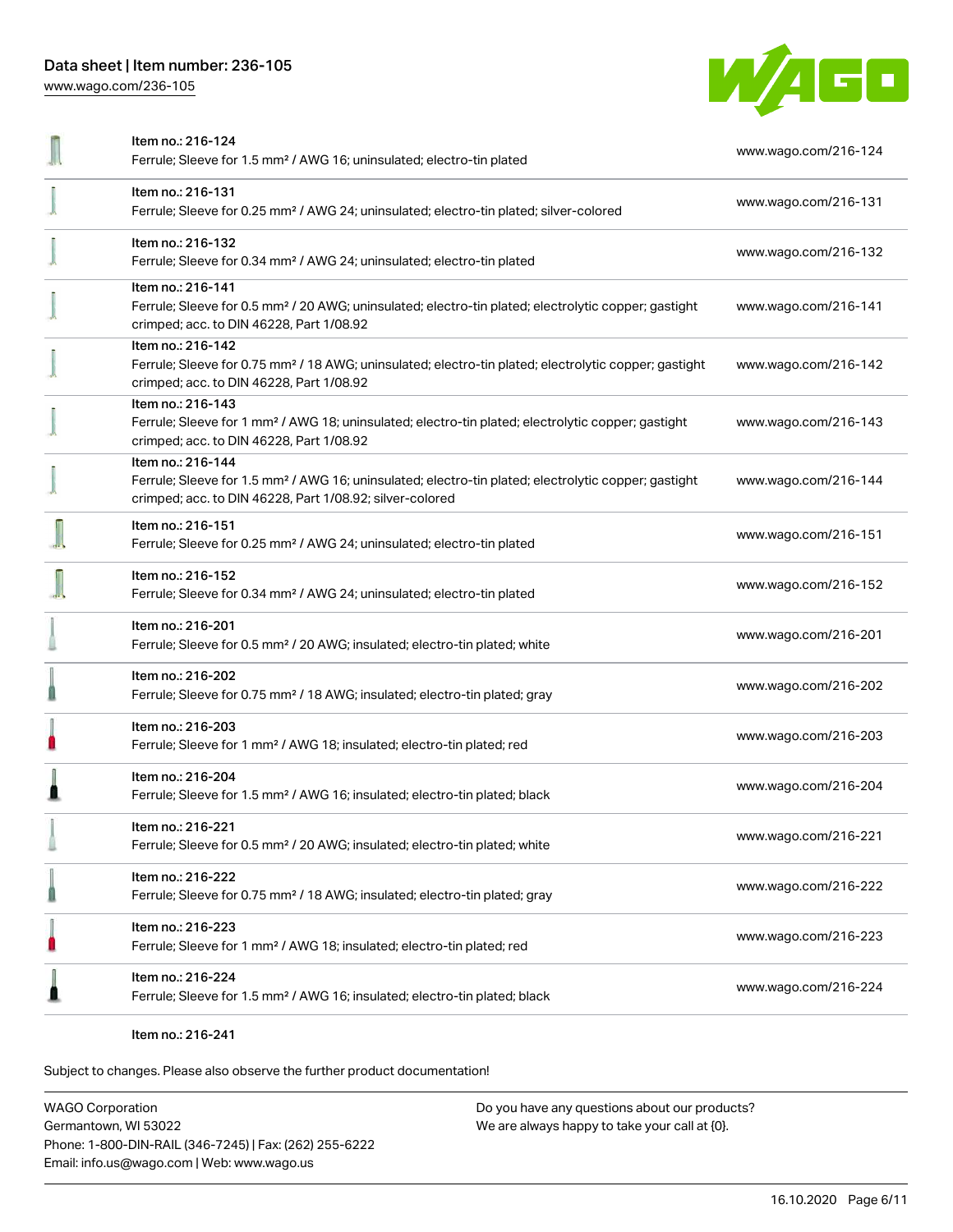[www.wago.com/236-105](http://www.wago.com/236-105)



|       | Ferrule; Sleeve for 0.5 mm <sup>2</sup> / 20 AWG; insulated; electro-tin plated; electrolytic copper; gastight<br>crimped; acc. to DIN 46228, Part 4/09.90; white                                       | www.wago.com/216-241 |
|-------|---------------------------------------------------------------------------------------------------------------------------------------------------------------------------------------------------------|----------------------|
|       | Item no.: 216-242<br>Ferrule; Sleeve for 0.75 mm <sup>2</sup> / 18 AWG; insulated; electro-tin plated; electrolytic copper; gastight<br>crimped; acc. to DIN 46228, Part 4/09.90; gray                  | www.wago.com/216-242 |
|       | Item no.: 216-243<br>Ferrule; Sleeve for 1 mm <sup>2</sup> / AWG 18; insulated; electro-tin plated; electrolytic copper; gastight crimped; www.wago.com/216-243<br>acc. to DIN 46228, Part 4/09.90; red |                      |
|       | Item no.: 216-244<br>Ferrule; Sleeve for 1.5 mm <sup>2</sup> / AWG 16; insulated; electro-tin plated; electrolytic copper; gastight<br>crimped; acc. to DIN 46228, Part 4/09.90; black                  | www.wago.com/216-244 |
|       | Item no.: 216-262<br>Ferrule; Sleeve for 0.75 mm <sup>2</sup> / 18 AWG; insulated; electro-tin plated; electrolytic copper; gastight<br>crimped; acc. to DIN 46228, Part 4/09.90; gray                  | www.wago.com/216-262 |
|       | Item no.: 216-263<br>Ferrule; Sleeve for 1 mm <sup>2</sup> / AWG 18; insulated; electro-tin plated; electrolytic copper; gastight crimped; www.wago.com/216-263<br>acc. to DIN 46228, Part 4/09.90; red |                      |
|       | Item no.: 216-264<br>Ferrule; Sleeve for 1.5 mm <sup>2</sup> / AWG 16; insulated; electro-tin plated; electrolytic copper; gastight<br>crimped; acc. to DIN 46228, Part 4/09.90; black                  | www.wago.com/216-264 |
|       | Item no.: 216-284<br>Ferrule; Sleeve for 1.5 mm <sup>2</sup> / AWG 16; insulated; electro-tin plated; electrolytic copper; gastight<br>crimped; acc. to DIN 46228, Part 4/09.90; black                  | www.wago.com/216-284 |
|       | Item no.: 216-301<br>Ferrule; Sleeve for 0.25 mm <sup>2</sup> / AWG 24; insulated; electro-tin plated; yellow                                                                                           | www.wago.com/216-301 |
|       | Item no.: 216-302<br>Ferrule; Sleeve for 0.34 mm <sup>2</sup> / 22 AWG; insulated; electro-tin plated; green                                                                                            | www.wago.com/216-302 |
|       | Item no.: 216-321<br>Ferrule; Sleeve for 0.25 mm <sup>2</sup> / AWG 24; insulated; electro-tin plated; yellow                                                                                           | www.wago.com/216-321 |
|       | Item no.: 216-322<br>Ferrule; Sleeve for 0.34 mm <sup>2</sup> / 22 AWG; insulated; electro-tin plated; green                                                                                            | www.wago.com/216-322 |
| check |                                                                                                                                                                                                         |                      |
|       | Item no.: 231-127<br>Testing plug module with contact stud; for 236 Series; Pin spacing 5 mm / 0.197 in; 2,50 mm <sup>2</sup> ; gray                                                                    | www.wago.com/231-127 |
|       | Item no.: 231-128<br>Testing plug module with contact stud; Pin spacing 5.08 mm / 0.2 in; 2,50 mm <sup>2</sup> ; orange                                                                                 | www.wago.com/231-128 |
| tools |                                                                                                                                                                                                         |                      |
|       | Item no.: 210-657<br>Operating tool; Blade: 3.5 x 0.5 mm; with a partially insulated shaft; short; multicoloured                                                                                        | www.wago.com/210-657 |
|       | Item no.: 210-658<br>Operating tool; Blade: 3.5 x 0.5 mm; with a partially insulated shaft; angled; short; multicoloured                                                                                | www.wago.com/210-658 |

Subject to changes. Please also observe the further product documentation!

WAGO Corporation Germantown, WI 53022 Phone: 1-800-DIN-RAIL (346-7245) | Fax: (262) 255-6222 Email: info.us@wago.com | Web: www.wago.us Do you have any questions about our products? We are always happy to take your call at {0}.

16.10.2020 Page 7/11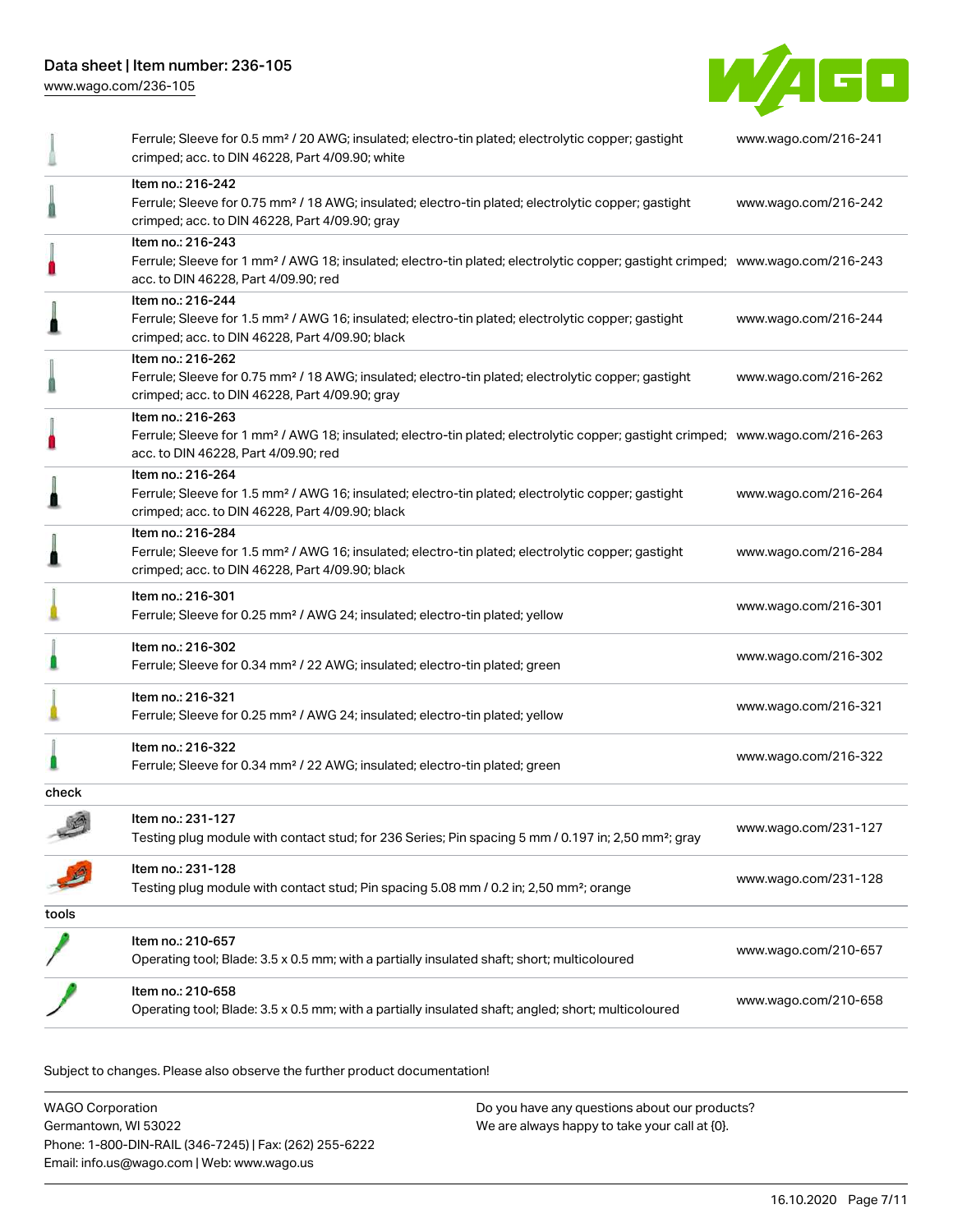

|                   | Item no.: 210-720<br>Operating tool; Blade: 3.5 x 0.5 mm; with a partially insulated shaft; multicoloured                                                              |             |               | www.wago.com/210-720 |
|-------------------|------------------------------------------------------------------------------------------------------------------------------------------------------------------------|-------------|---------------|----------------------|
|                   | Item no.: 236-332<br>Operating tool; natural                                                                                                                           |             |               | www.wago.com/236-332 |
|                   | Item no.: 236-335<br>Operating tool; gray                                                                                                                              |             |               | www.wago.com/236-335 |
| <b>Downloads</b>  |                                                                                                                                                                        |             |               |                      |
|                   | Documentation                                                                                                                                                          |             |               |                      |
|                   | <b>Additional Information</b>                                                                                                                                          |             |               |                      |
|                   | Technical explanations                                                                                                                                                 | Apr 3, 2019 | pdf<br>3.6 MB | Download             |
| <b>CAD</b> files  |                                                                                                                                                                        |             |               |                      |
| CAD data          |                                                                                                                                                                        |             |               |                      |
|                   | 2D/3D Models 236-105                                                                                                                                                   |             | <b>URL</b>    | Download             |
| <b>PCB Design</b> |                                                                                                                                                                        |             |               |                      |
|                   | Symbol and Footprint 236-105                                                                                                                                           |             | <b>URL</b>    | Download             |
|                   | CAx data for your PCB design, consisting of "schematic symbols and PCB footprints",<br>allow easy integration of the WAGO component into your development environment. |             |               |                      |
|                   | Supported formats:                                                                                                                                                     |             |               |                      |
| H                 | Accel EDA 14 & 15                                                                                                                                                      |             |               |                      |
| п                 | Altium 6 to current version                                                                                                                                            |             |               |                      |
| H                 | Cadence Allegro                                                                                                                                                        |             |               |                      |
| Ш                 | DesignSpark                                                                                                                                                            |             |               |                      |
|                   | Eagle Libraries                                                                                                                                                        |             |               |                      |
|                   | KiCad                                                                                                                                                                  |             |               |                      |
| <b>I</b>          | Mentor Graphics BoardStation                                                                                                                                           |             |               |                      |
|                   | Mentor Graphics Design Architect                                                                                                                                       |             |               |                      |
| $\blacksquare$    | Mentor Graphics Design Expedition 99 and 2000                                                                                                                          |             |               |                      |
| П                 | OrCAD 9.X PCB and Capture                                                                                                                                              |             |               |                      |
|                   | PADS PowerPCB 3, 3.5, 4.X, and 5.X                                                                                                                                     |             |               |                      |
| ш                 | PADS PowerPCB and PowerLogic 3.0                                                                                                                                       |             |               |                      |
| H                 | PCAD 2000, 2001, 2002, 2004, and 2006                                                                                                                                  |             |               |                      |
|                   | Subject to changes. Please also observe the further product documentation!                                                                                             |             |               |                      |

WAGO Corporation Germantown, WI 53022 Phone: 1-800-DIN-RAIL (346-7245) | Fax: (262) 255-6222 Email: info.us@wago.com | Web: www.wago.us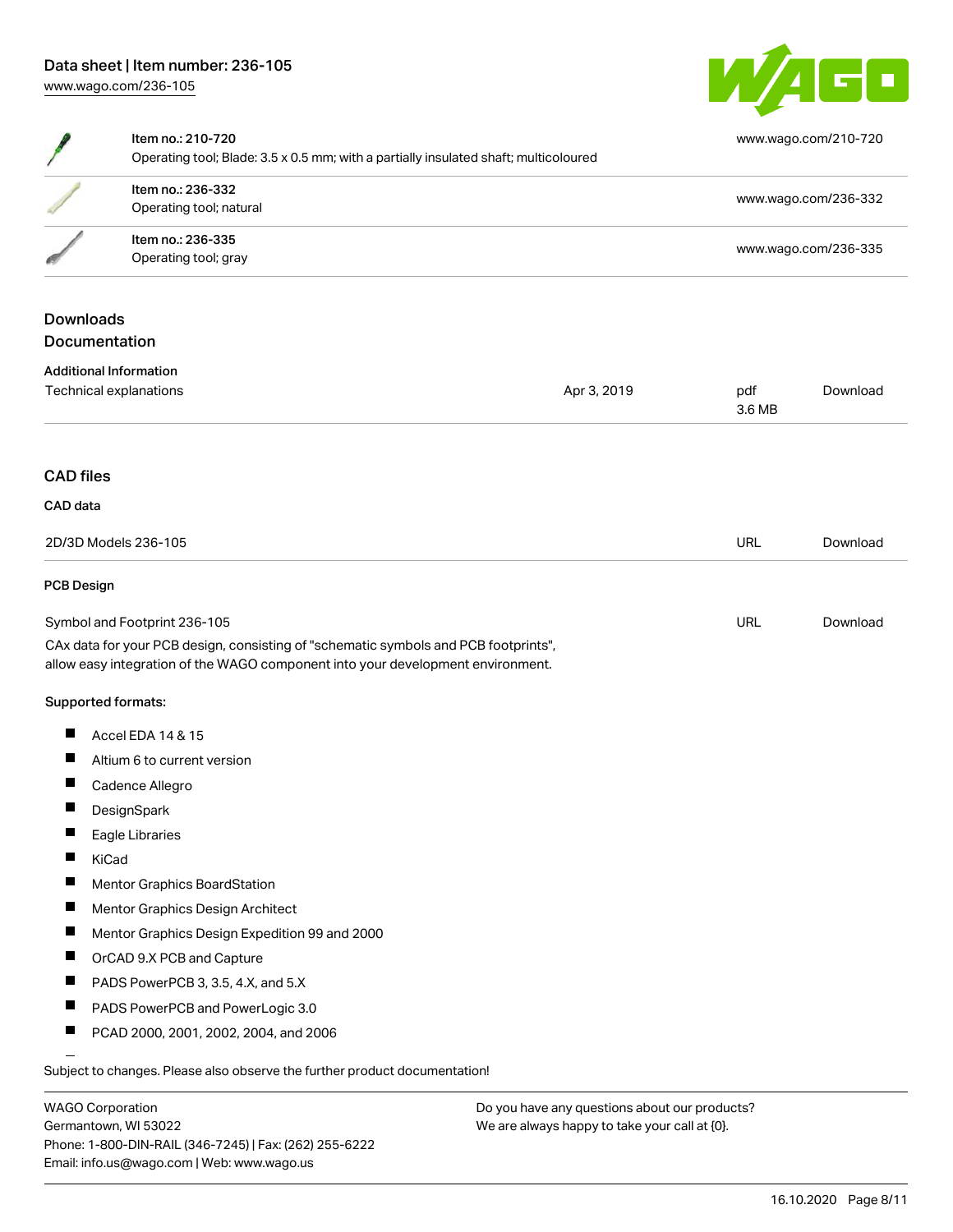[www.wago.com/236-105](http://www.wago.com/236-105)

- $\blacksquare$ Pulsonix 8.5 or newer
- $\blacksquare$ STL
- $\blacksquare$ 3D STEP
- $\blacksquare$ TARGET 3001!
- П View Logic ViewDraw
- П Quadcept
- $\blacksquare$ Zuken CadStar 3 and 4
- $\blacksquare$ Zuken CR-5000 and CR-8000

PCB Component Libraries (EDA), PCB CAD Library Ultra Librarian

#### CAE data

| ZUKEN Portal 236-105 | URL | Download |
|----------------------|-----|----------|
|                      |     |          |

## Installation Notes

## Conductor termination



Inserting a conductor via 3.5 mm screwdriver.

Screwdriver actuation parallel to conductor entry.



screwdriver.

Screwdriver actuation perpendicular to conductor entry.



Inserting a conductor via 3.5 mm Inserting a conductor via operating tool.

Subject to changes. Please also observe the further product documentation!

WAGO Corporation Germantown, WI 53022 Phone: 1-800-DIN-RAIL (346-7245) | Fax: (262) 255-6222 Email: info.us@wago.com | Web: www.wago.us

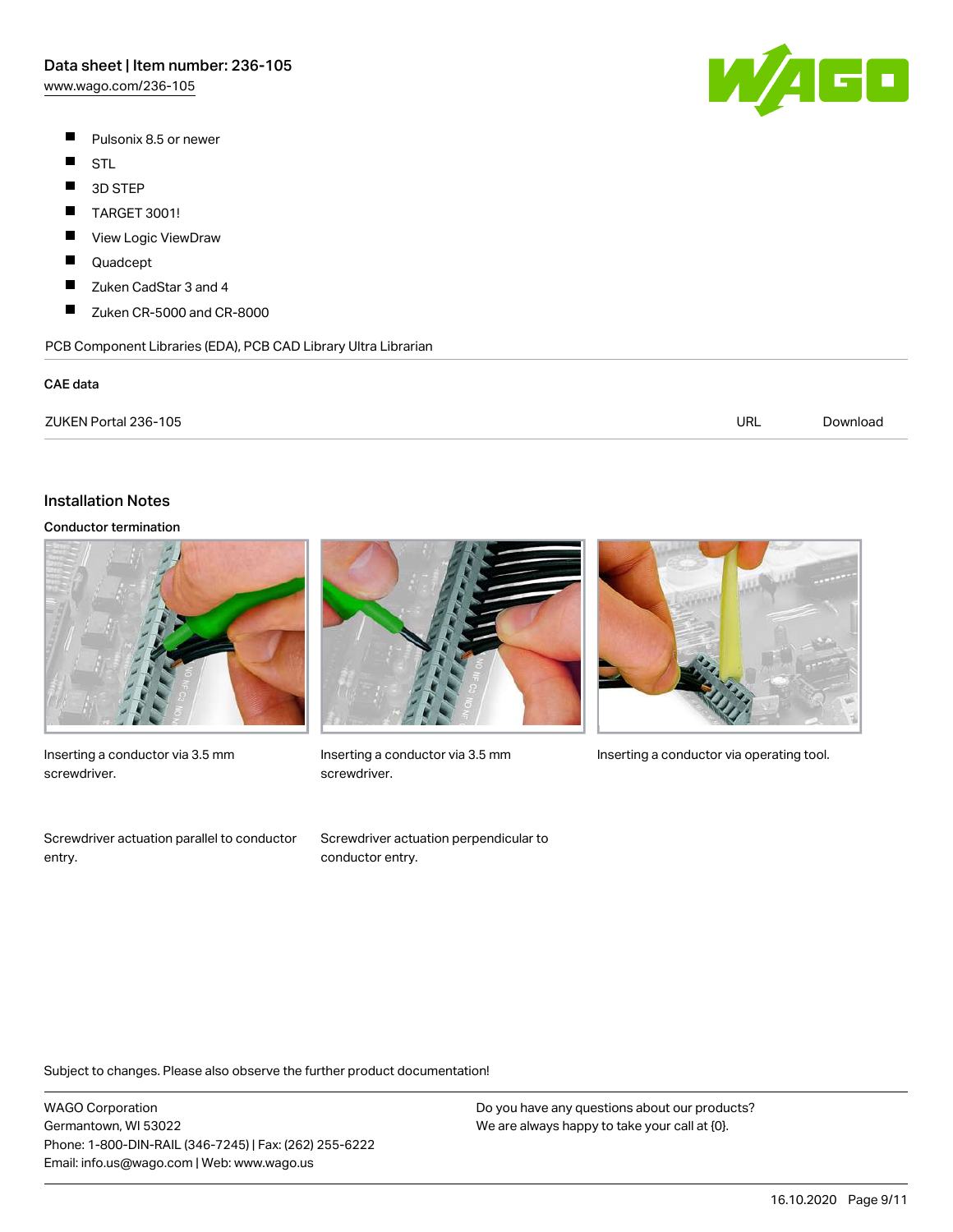# Data sheet | Item number: 236-105 [www.wago.com/236-105](http://www.wago.com/236-105)

GO



Compared to standard screwdrivers, these operating tools are far more convenient for wiring PCB terminal strips at factory.

Installation



PCB Terminal Strips placed behind each other save space – staggering them by half the pin spacing simplifies subsequent wiring of the first row.

Installation

Subject to changes. Please also observe the further product documentation!

WAGO Corporation Germantown, WI 53022 Phone: 1-800-DIN-RAIL (346-7245) | Fax: (262) 255-6222 Email: info.us@wago.com | Web: www.wago.us